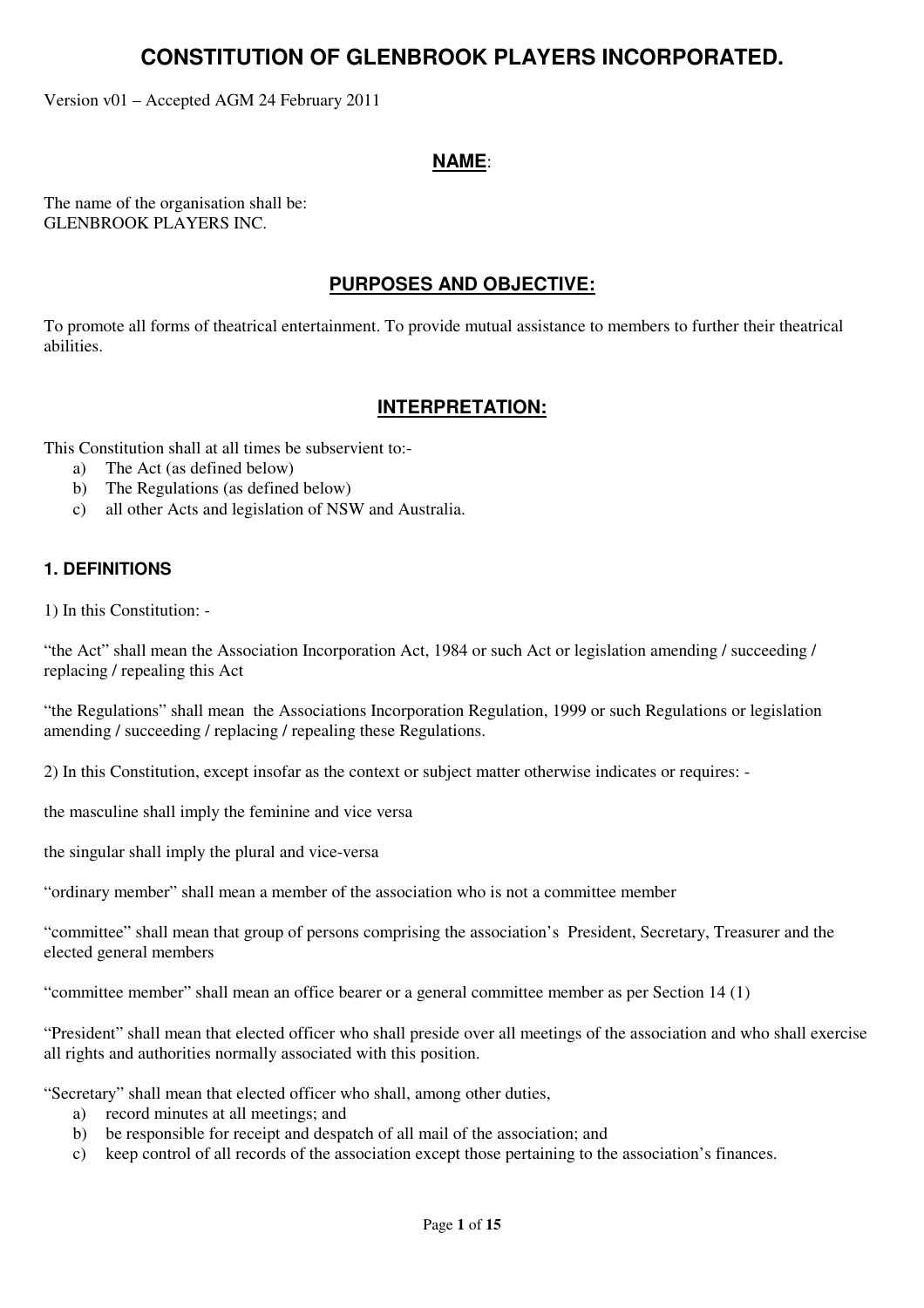"Treasurer" shall mean that elected officer who handles all financial aspects, and maintains and keeps control of all financial records, of the association.

"General committee members" shall mean those elected members on the association's committee who do not hold specific office.

"Special General Meeting" shall mean a meeting of the association, other than Annual General Meeting, which has been called according to this Constitution to deal with specific agenda items

"Ordinary General Meeting" shall mean any meeting of the association other than a Special General Meeting or Annual General Meeting.

"General Meeting" shall mean, according to context, either a Special General Meeting, an Annual General Meeting or an Ordinary General Meeting, OR, all of these meetings

"written notice" shall mean notice to members sent

a) by pre-paid post to the postal address held on the membership list

OR

b) by electronic mail to their last advised email address

OR

c) by "In Clear" text message by SMS to the member's last advised mobile telephone number.

"In clear" text shall mean text which uses fully realised spelling and grammar without abbreviation or corruption.

# **MEMBERSHIP**

#### **2. MEMBERSHIP QUALIFICATIONS**:

A person is qualified to be a member of the association if, but only if,

a) the person was a member of the association prior to its Incorporation and has not ceased to be a member since that time; or

b) the person is a natural person who -

i) has been nominated for membership of the association as provided by Section 3; and

ii) has been approved for membership of the association by the committee of the association.

#### **3. NOMINATION FOR MEMBERSHIP**:

1) An application of a person for membership of the association -

a) shall be made by the applicant in writing in the form set out in Appendix 1 to this Constitution; and

b) shall carry the signatures of two members of the association as proposer and seconder; and

c) shall be lodged with the Secretary of the association.

2) As soon as practicable after receiving an application for membership, the Secretary shall refer the application to the committee which shall determine whether to approve or to reject the application.

Page **2** of **15** 3) Where the committee determines to approve an application for membership, the Secretary shall, as soon as practicable after the determination, notify the applicant of that approval and request that the applicant pay within the period of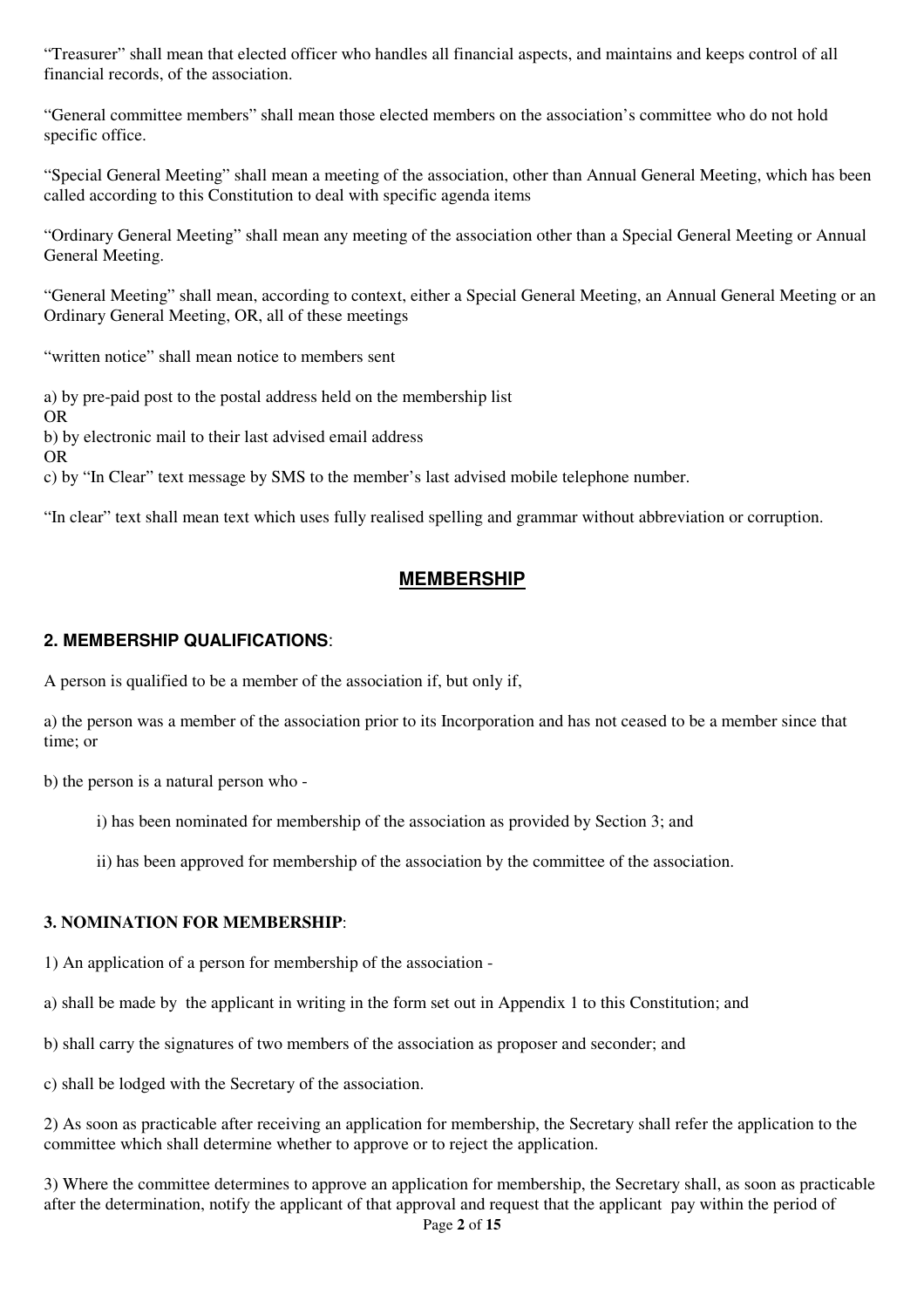twenty eight (28) days after receipt by the applicant of the notification, the sum payable under this Constitution by a member as entrance fee and annual subscription.

4) The Secretary shall, on payment by the applicant of the amounts referred to in clause (3) within the period referred to in that clause, enter the applicant's name in the register of members and, upon the name being so entered, the applicant becomes a member of the association.

5) The committee have the right to accept or reject any application for membership without giving any reason for their action.

## **4. CESSATION OF MEMBERSHIP**:

A person ceases to be a member of the association if the person -

a) dies; or

- b) resigns that membership; or
- c) is expelled from the association; or
- d) has not paid membership dues by the required date.

# **5. MEMBERSHIP ENTITLEMENTS NOT TRANSFERABLE**:

A right, privilege, or obligation which a person has by reason of being a member of the association -

a) is not capable of being transferred or transmitted to another person; and

b) is terminated upon cessation of the person's membership.

#### **6. RESIGNATION OF MEMBERSHIP:**

1) a member of the association may resign at any time by informing the committee of their wish to do so, in a written notice.

2) where a member of the association ceases to be a member the Secretary shall make the appropriate entry into the register of members recording the date upon which the member ceased to be a member.

#### **7. REGISTER OF MEMBERS:**

1) The Secretary shall establish and maintain a register of members of the association specifying the name and address of each person who is a member of the association together with the date on which the person became a member.

2) The register of members shall be kept at the principal place of administration of the association and shall be open for inspection, free of charge, by any member of the association at any reasonable hour.

#### **8. FEES, SUBSCRIPTIONS, ETC;**

1) A member of the association shall, upon admission to membership, pay to the association a joining fee as determined by the committee from time to time.

2) In addition to any amount payable by the member under clause (1), a member of the association shall pay to the association an annual membership fee as determined by the committee from time to time;-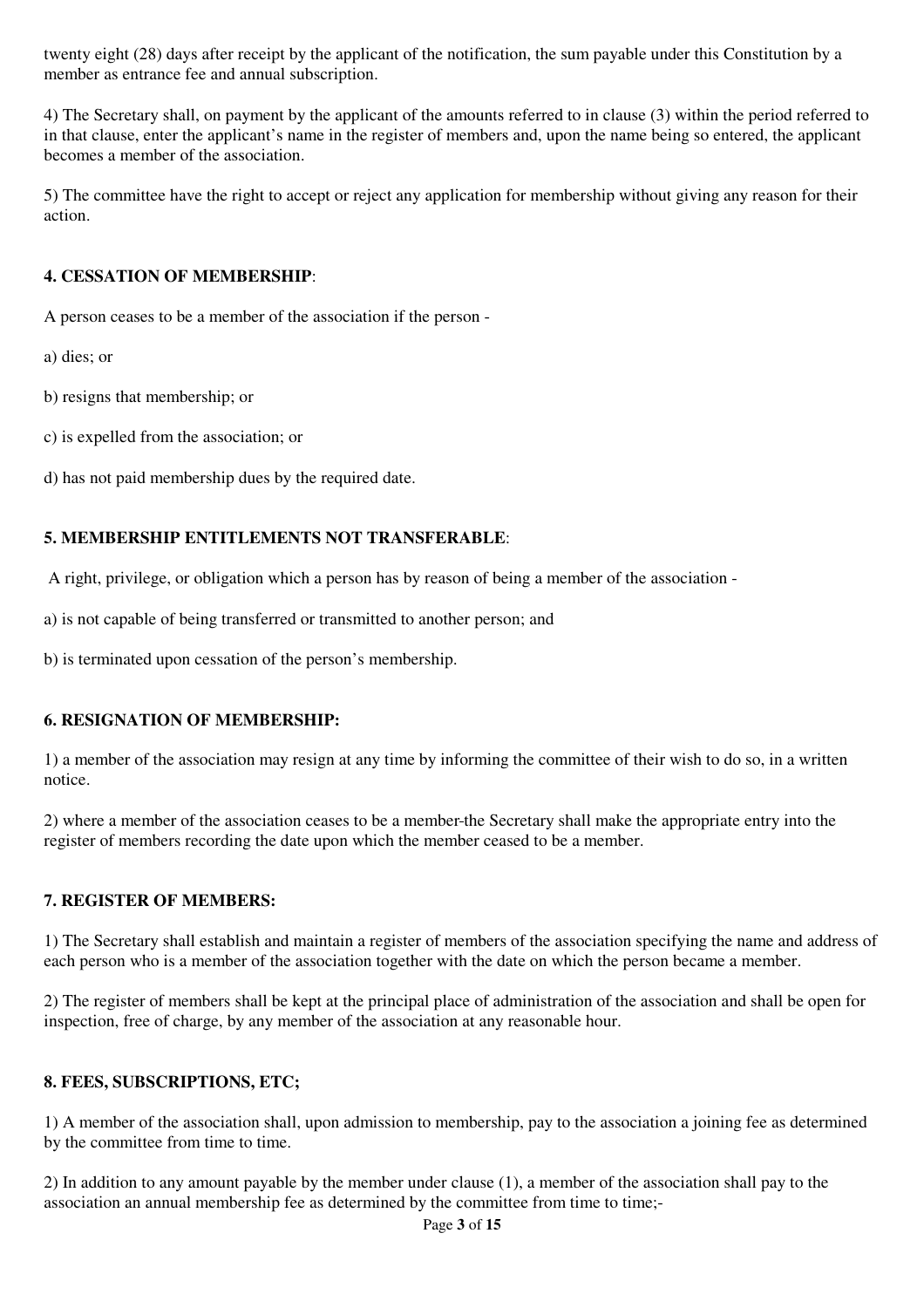a) before 1st April in each calendar year; or

b) where the member becomes a member on or after 1st April in any calendar year - upon becoming a member and before 1st April in each succeeding calendar year.

#### **9. MEMBERS' LIABILITIES:**

The liability of a member of the association to contribute towards the payments of the debts and liabilities of the association or the costs, charges and expenses of the winding up of the association is limited to the amount, if any, unpaid by the member in respect of membership of the association as required by Section 8.

#### **10. DISCIPLINING OF MEMBERS:**

1) Where the committee is of the opinion that member of the association -

a) has persistently refused or neglected to comply with a provision or provisions of this Constitution; or

b) has persistently and wilfully acted in a manner prejudicial to the interests of the association,

the committee may, by resolution -

a) expel the member from the association; or

b) suspend the member from membership of the association for a specified period.

2) A resolution of the committee under clause (1) is of no effect unless the committee, at a meeting held not earlier than fourteen (14) days and not later than twenty eight (28) days after service on the member of a notice under clause (3), confirms the resolution in accordance with this Section.

3) Where the committee passes a resolution under clause (1), the Secretary shall, as soon as practicable, cause a notice in writing to be served on the member -

a) setting out the resolution of the committee and the grounds on which it is based;

b) stating that the member may address the committee at a meeting to be held not earlier than fourteen (14) days and not later than twenty eight (28) days after service of the notice;

c) stating the date, place and time of the meeting; and

d) informing the member that the member may do either or both of the following: -

i) attend and speak at the meeting;

 ii) submit to the committee at, or prior to, the date of the meeting written representations relating to the resolution.

4) At a meeting of the committee held as referred to in clause (3), the committee shall -

a) give to the member an opportunity to make oral representations; and

b) give due consideration to any written representations submitted to the committee by the member at or prior to the meeting; and

c) by resolution determine whether to confirm or revoke the resolution.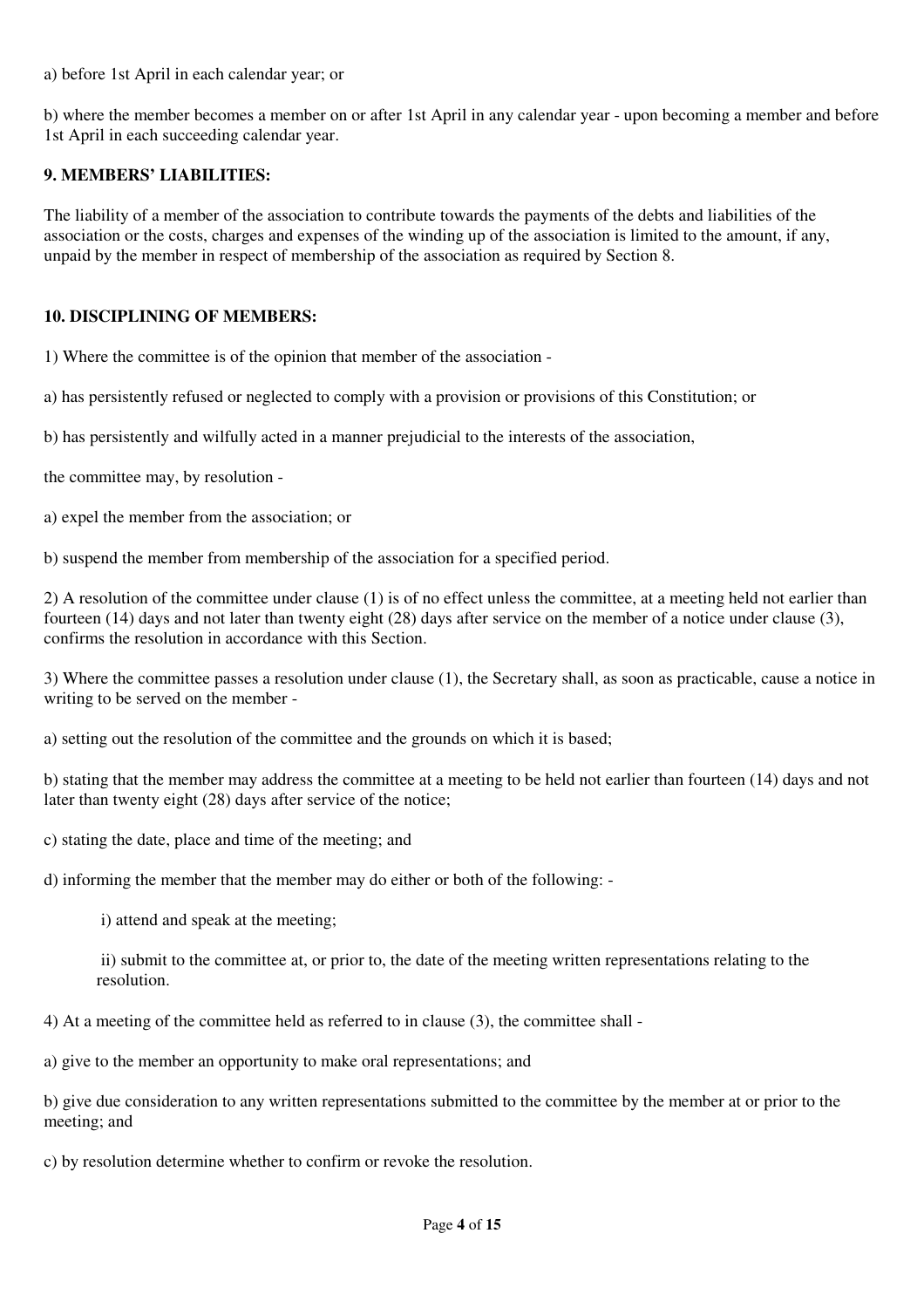5) Where the committee confirms a resolution under clause (4), the Secretary shall, within seven (7) days after that confirmation, by notice in writing inform the member of the fact and of the members' right of appeal under Section 12

6) A resolution confirmed by the committee under clause (4) does not take effect -

a) until the expiration of the period within which the member is entitled to appeal against the resolution where the member does not exercise the right of appeal within that period; or

b) where, within that period, the member exercises the right of appeal, unless and until the association confirms the resolution pursuant to Section 12 (4).

#### 11. **RESOLUTION OF INTERNAL DISPUTES:**

1) In the event of dispute between members (in their capacity as members of the association) or between members and the association such dispute will in the first instance be referred to the committee for resolution

2) The committee will meet within 14 days of receiving notice of such dispute and will use all means at its disposal to resolve the dispute to the satisfaction of all parties.

3) If the committee is unable to resolve the dispute then the dispute will be referred to a Community Justice Centre for mediation in accordance with the current Community Justice Centre Act or such Act or legislation that amends / supersedes / replaces / repeals this Act

#### **12. RIGHT OF APPEAL OF DISCIPLINED MEMBER:**

1) A member may appeal to the association in a Special General Meeting called for that purpose against a resolution of the committee which is confirmed under Section 10 (4), within seven (7) days after notice of the resolution being served on the member, by lodging with the Secretary a notice to that effect.

2) Upon receipt of a notice from a member under clause (1), the Secretary shall notify the committee which shall convene a Special General Meeting of the association to be held within twenty one (21) days after the date on which the Secretary received the notice.

3) At a Special General Meeting of the association convened under clause (2) –

a) no business other than the question of the appeal shall be transacted; and

b) the committee and the member shall be given the opportunity to state their respective cases orally or in writing, or both; and

c) the members present shall vote by secret ballot on the question of whether the resolution should be confirmed or revoked.

4) If at the Special General Meeting the association passes a special resolution, in favour of the confirmation of the resolution, the resolution is confirmed.

#### **THE COMMITTEE**

#### **13. POWERS, ETC., OF THE COMMITTEE**

The committee, subject to this Constitution and to any resolution passed by the association in General Meeting –

a) shall control and manage the affairs of the association;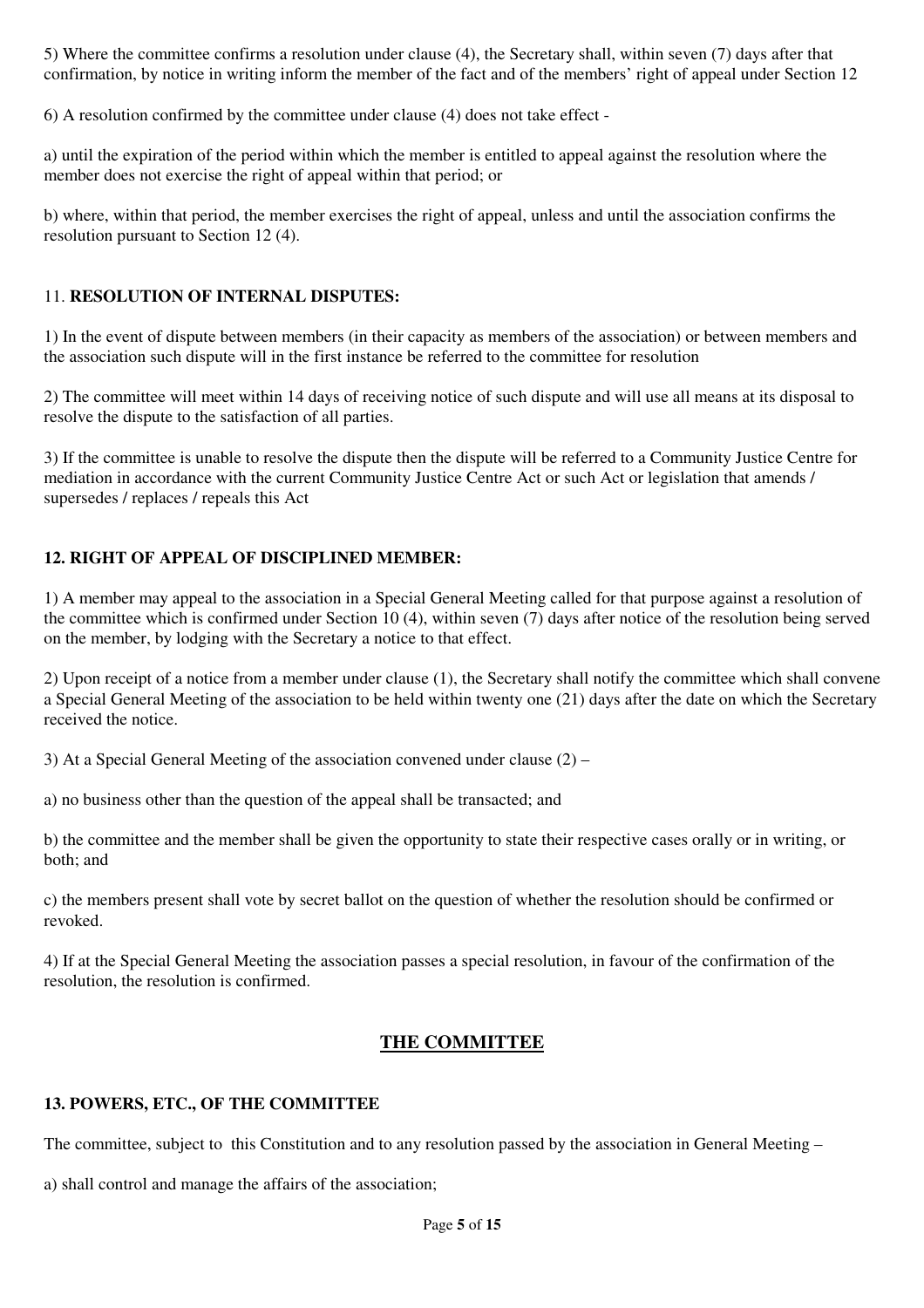b) may exercise all such functions as may be exercised by the association other than those functions that are required by this Constitution to be exercised by a General Meeting of members of the association;

c) has power to perform all such acts and do all such things as appear to the committee to be necessary or desirable for the proper management of the affairs of the association.

d) shall select any play or other theatrical work for future productions as it deems fit.

e) shall appoint a director for each production and delegate to that director complete freedom of choice as to selection of players and back stage personnel, plus any sets, settings, costumes and props as they shall deem necessary within the budget set by the committee for that production.

f) shall receive from the director a four (4) weekly progress report.

g) may at any time during rehearsals for a production overrule or replace the director.

# **14. CONSTITUTION AND MEMBERSHIP**:

1)

The committee shall consist of –

a) the office-bearers of the association; and

b) 3 or 4 general members, the number to be at the discretion of the committee.

- 2) The office-bearers of the association shall be -
- a) the President;
- b) the Treasurer; and
- c) the Secretary.

3) Each member of the committee shall, subject to this Constitution, hold office until the conclusion of the Annual General Meeting following the date of the member's election, but shall be eligible for re-election at that Annual General Meeting.

4) In the event of a casual vacancy occurring in the membership of the committee, the committee may appoint a member of the association to fill the vacancy and the member so appointed shall hold office, subject to this Constitution, until the conclusion of the Annual General Meeting next following the date of the appointment.

5) Should more than one position on the committee fall vacant at any time, or should the committee be unable to select a replacement for one vacant position then a Special General Meeting of the association shall be called to elect such replacement committee members as are necessary, and such elected committee members will then serve for the remainder of the term of the original committee.

#### **15. ELECTION OF MEMBERS:**

1) Nominations of candidates for election as office bearers of the association or as general members of the committee shall –

a) be made in writing, signed by two (2) members of the association and accompanied by the written consent of the candidate (which may be endorsed on the form of nomination, Appendix 3); and

b) be delivered to the Secretary of the association not less than seven (7) days before the date fixed for the holding of the General Meeting at which the election is to take place.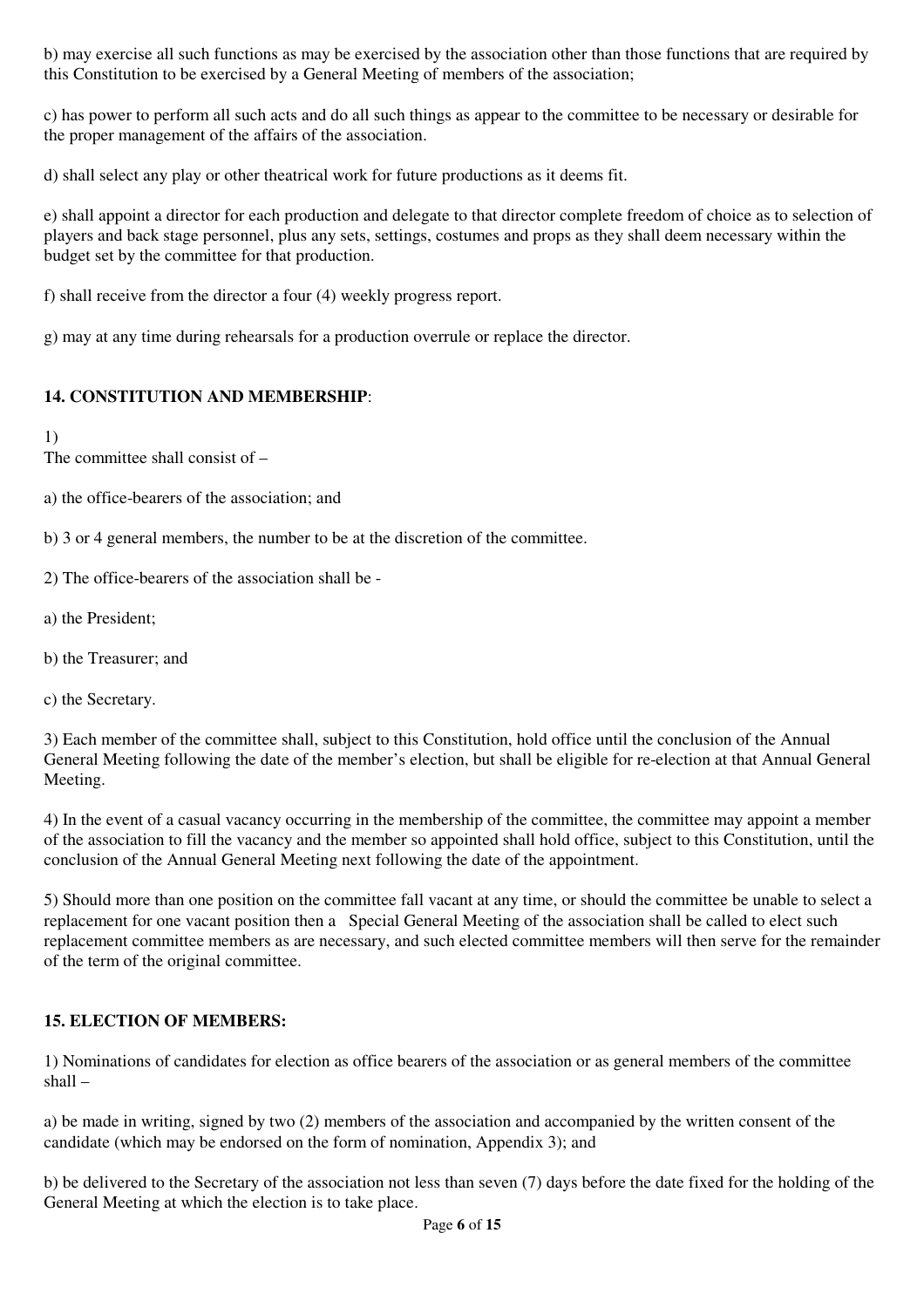2) If insufficient nominations are received to fill all vacancies on the committee, the candidates nominated shall be deemed to be elected and further nominations shall be received from the floor at the General Meeting at which the election is to take place.

3) If insufficient further nominations are received, any vacant positions remaining on the committee shall be deemed to be casual vacancies.

4) If the number of nominations received is equal to the number of vacancies to be filled, the persons nominated shall be deemed to be elected.

5) If the number of nominations received exceeds the number of vacancies to be filled, a secret ballot shall be held.

6) A ballot for the election of office bearers and general members of the committee shall be conducted at the General Meeting at which the election is to take place in such usual and proper manner as the committee may direct.

7) All financial members shall be eligible for office provided that -

a) they have been financial members of the association for the preceding 12 months.

b) they have taken part in or, in the opinion of the committee, have effectively assisted in some way with at least one production in the preceding 12 months.

8) To be eligible to vote a member must be financial and have taken part in, or in the opinion of the committee, have effectively assisted in some way with at least one production during the preceding twelve (12) months.

9) The outgoing committee shall submit to the Annual General Meeting in writing a list of names of members it considers eligible to vote at that meeting, and a list of the members it considers eligible to hold office for the next twelve (12) months.

10) Only members physically present at a General Meeting at which an election is to be held shall be eligible for election to the committee, with the exception of absence through work or illness or other explainable absence, in which case such absence will be explained to the meeting. A decision on the eligibility of such absence will be taken by the retiring committee.

#### **16. SECRETARY**

1) Paragraph deleted.

2) It is the duty of the Secretary to keep minutes of -

a) all appointments of office bearers and members of the committee; and

b) the names of members of the committee present at a committee meeting or General Meeting; and

c) all proceedings at committee meetings and General Meetings.

3) Minutes of proceedings at a meeting shall be signed by the Chairperson of the meeting or the Chairperson of the next succeeding meeting.

#### **17. TREASURER**

1) It is the duty of the Treasurer of the association to ensure that: -

a) all money due to the association is collected and received and that all payments authorised by the association are made; and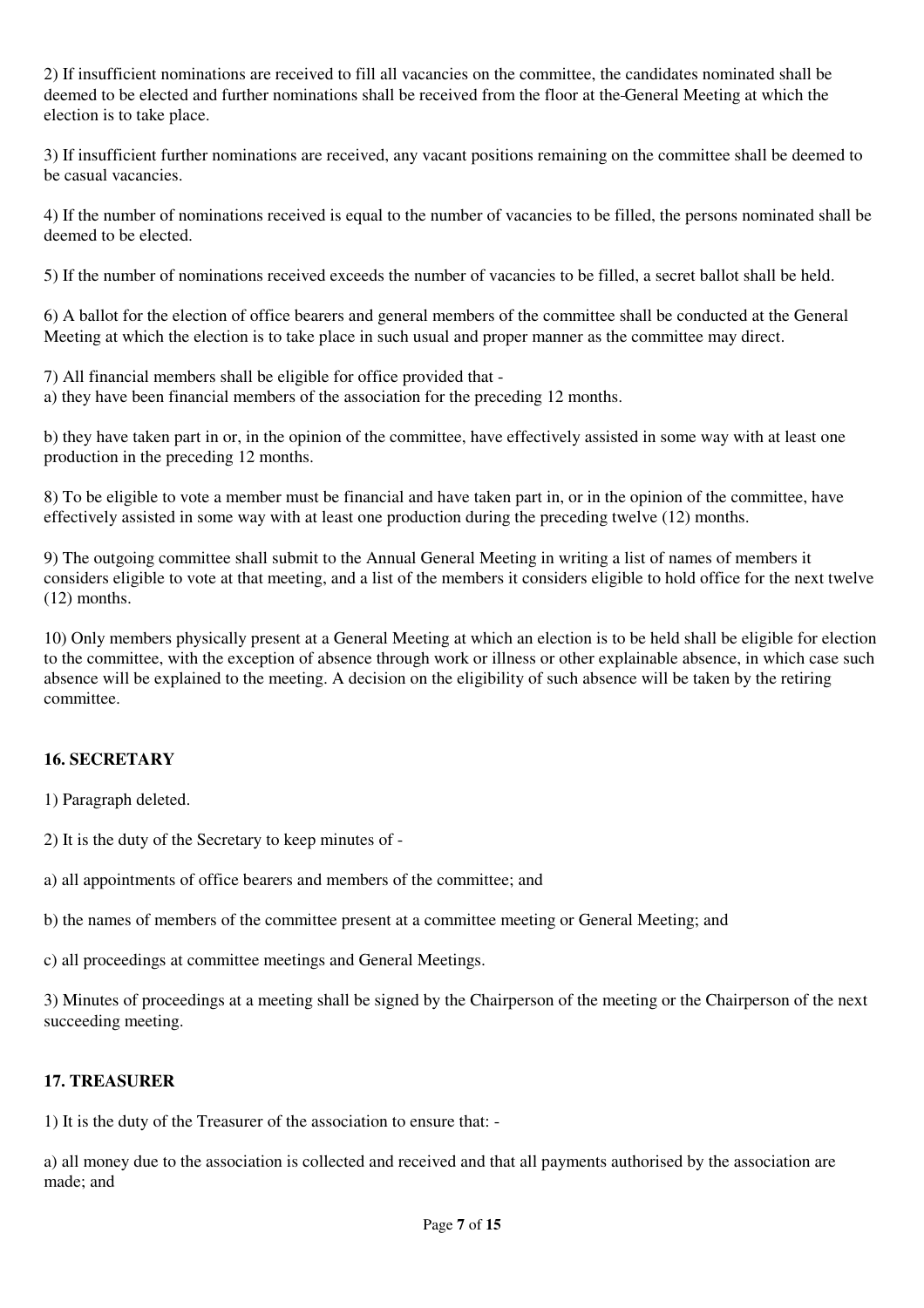b) correct books and accounts are kept showing the financial affairs of the association including full details of all receipts and expenditure connected with the activities of the association. Such books and other documents pertaining to financial matters of the association shall be kept by the Treasurer.

c) the books and records of account be audited annually prior to the Annual General Meeting, and be presented to that meeting.

# **18. CASUAL VACANCIES:**

For the purposes of this Constitution, a casual vacancy in the office of a member of the committee occurs if:- 1) the member –

a) dies; or

b) ceases to be a member of the association; or

c) resigns office by notice in writing given to the Secretary; or

d) is removed from office under Section 19; or

e) is absent without the consent of the committee from three consecutive committee meetings.

OR

2) a position fails to be filled at an appropriate election at a properly constituted General Meeting.

#### **19. REMOVAL OF MEMBER:**

1) The association in Special General Meeting may by resolution remove any member of the committee from the office of member before the expiration of the member's term of office and may by resolution appoint another person to hold office until the expiration of the term of office of the member so removed.

2) Where a member of the committee to whom a proposed resolution referred to in clause (1) relates makes representations in writing to the Secretary or President (not exceeding a reasonable length) and requests that the representations be notified to the members of the association, the Secretary or the President may send a copy of the representations to each member of the association or, if they are not so sent, the member is entitled to require that the representations be read out at the meeting at which the resolution is considered.

#### **20. MEETINGS AND QUORUM:**

1) The committee shall meet a least six (6) times in each period of twelve (12) months at such place and time as the committee may determine.

2) Additional meetings of the committee may be convened by the President or by any member of the committee.

3) Oral or written notice of a meeting of the committee shall be given by the Secretary to each member of the committee at least forty eight (48) hours (or such other period as may be unanimously agreed upon by the members of the committee) before the time appointed for the holding of the meeting.

4) Four (4) members of the committee constitute a quorum for the transaction of the business of a meeting of the committee provided that at least one (1) of these members is an office holder.

5) No business shall be transacted by the committee unless a quorum is present and if within half an hour of the time appointed for the meeting a quorum is not present the meeting stands adjourned until a time and place to be determined by the members of the committee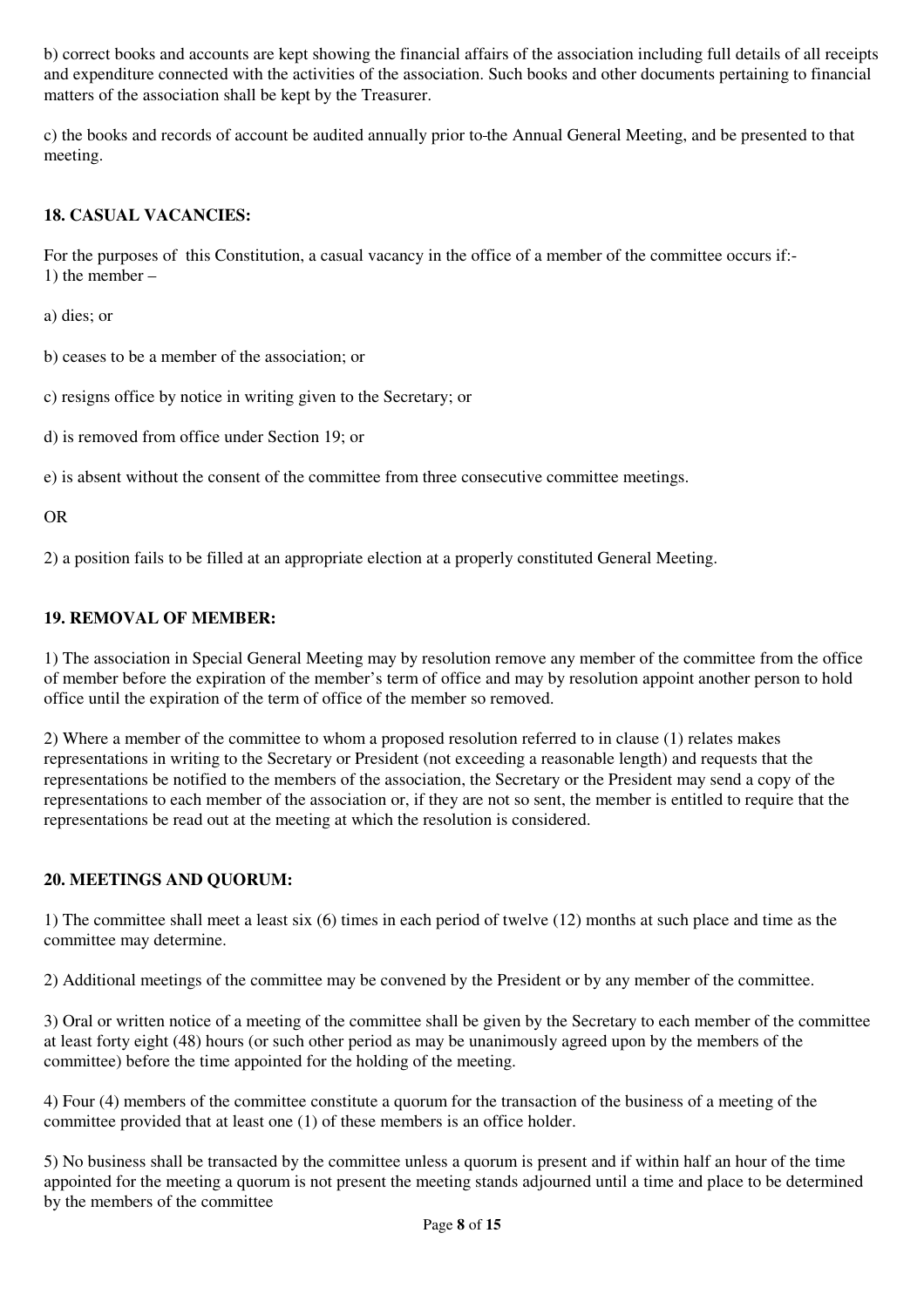6) If at the adjourned meeting a quorum is not present within half an hour of the time appointed for the meeting, the meeting shall be dissolved.

8) At a meeting of the committee -

a) the President or, in the President's absence, either the Secretary or Treasurer will preside; or

b) if in the absence of the President the other office bearers are unwilling to act, such one of the remaining members of the committee as may be chosen by the members present at the meeting shall preside.

## **21. DELEGATION BY COMMITTEE TO SUB-COMMITTEE:**

1) The committee may, by instrument in writing, delegate to one or more sub- committees (consisting of such member or members of the association as the committee thinks fit) the exercise of such of the functions of the committee as are specified in the instrument, other than -

a) this power of delegation; and

b) a function which is a duty imposed on the committee by the Act or by any other law.

2) A function the exercise of which has been delegated to a sub-committee under this Section, while the delegation remains unrevoked, may be exercised from time to time by the sub-committee in accordance with the terms of the delegation.

3) A delegation under this Section may be made subject to such conditions or limitations as to the exercise of any function the subject thereof, or as to time or circumstances, as may be specified in the instrument or delegation.

4) Notwithstanding any delegation under this Section, the committee may continue to exercise any function delegated.

5) Any act or thing done or suffered by a sub-committee acting in the exercise of a delegation under this Section has the same force and effect as it would have if it had been done or suffered by the committee.

6) The committee may, by instrument in writing, revoke wholly or in part any delegation under this Section.

7) A sub-committee may meet and adjourn as it thinks proper.

#### **22. VOTING AND DECISIONS**:

1) Questions arising at a meeting of the committee or of any sub-committee appointed by the committee shall be determined by a majority of the votes of members of the committee or sub-committee.

2) Each member present at a meeting of the committee or of any sub-committee appointed by the committee (including the person presiding at the meeting) is entitled to one vote but, in the event of any equality of votes on any question, the person presiding may exercise a second or casting vote.

3) Subject to Section 20. clause (5), the committee may act notwithstanding any vacancy on the committee.

4) Any act or thing done or suffered, or purporting to have been done or suffered, by the committee or by a subcommittee appointed by the committee, is valid and effectual notwithstanding any defect that may afterwards be discovered in the appointment or qualification of any member of the committee or sub-committee.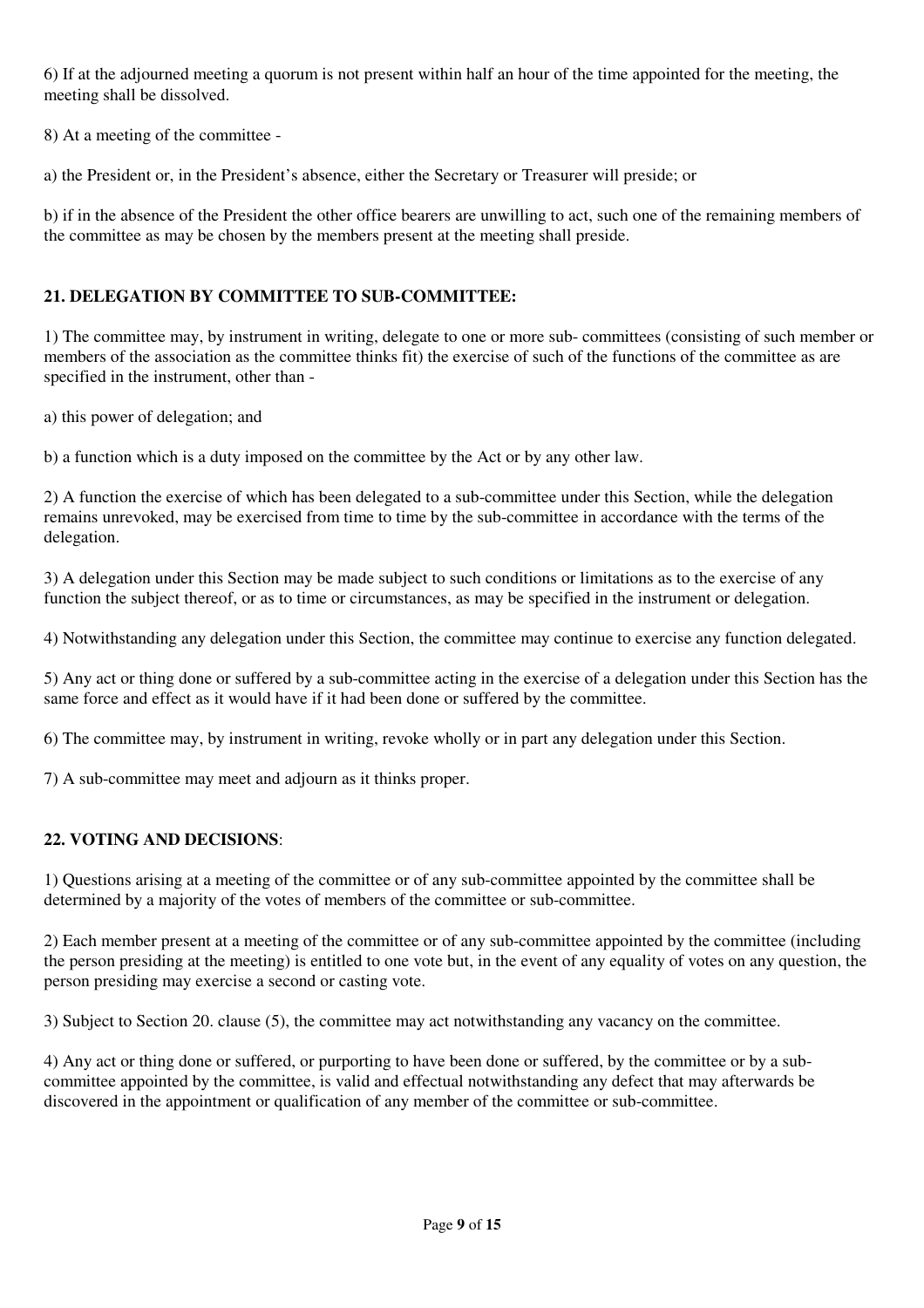# **GENERAL MEETINGS**

#### **23. ANNUAL GENERAL MEETING - HOLDING OF**

The Annual General Meeting of the association will be held within three calendar months of 1 January each year.

#### **24. ANNUAL GENERAL MEETING - CALLING OF AND BUSINESS AT:**

1) The Annual General Meeting of the association shall, subject to Section 23, be convened on such date and at such place and time as the committee thinks fit.

2) In addition to any other business which may be transacted at any Annual General Meeting, the business of an Annual General Meeting shall be -

a) to confirm the minutes of the last Annual General Meeting and of any Special General Meeting held since that meeting;

b) to receive and consider the Treasurer's Financial Report for the year together with the Auditor's comments on such report; and

c) to receive from the committee reports upon the activities of the association during the last preceding financial year

d) to elect office bearers of the association and ordinary members of the committee.

3) An Annual General Meeting shall be specified as such in the notice convening it.

#### **25. SPECIAL GENERAL MEETINGS - CALLING OF:**

1) The committee shall, whenever necessary, convene a Special General Meeting of the association. See also Section 14

2) The committee shall, on the requisition in writing of not less than 20% of the total number of members, convene a Special General Meeting of the association.

3) A requisition of members for a Special General Meeting -

a) shall state the purpose or purposes of the meeting; and

b) shall be signed by the members making the requisitions; and

c) shall be lodged with the Secretary; and

d) may consist of several documents in a similar form each signed by one or more of the members making the requisition.

4) If the committee fails to convene a Special General Meeting to be held within one (1) month after the date on which a requisition of members for the meeting is lodged with the Secretary, any one or more of the members who made the requisition may convene a Special General Meeting to be held not later than three (3) months after that date.

5) A Special General Meeting convened by a member or members as referred to in clause (4) shall be convened as nearly as is practicable in the same manner as Special General Meetings are convened by the committee. Expenses incurred by members in calling such a meeting (but not in attending such) shall be re-imbursed from Association funds.

6) A Special General Meeting shall only deal with such matters of agenda as are advised in the notice of the meeting.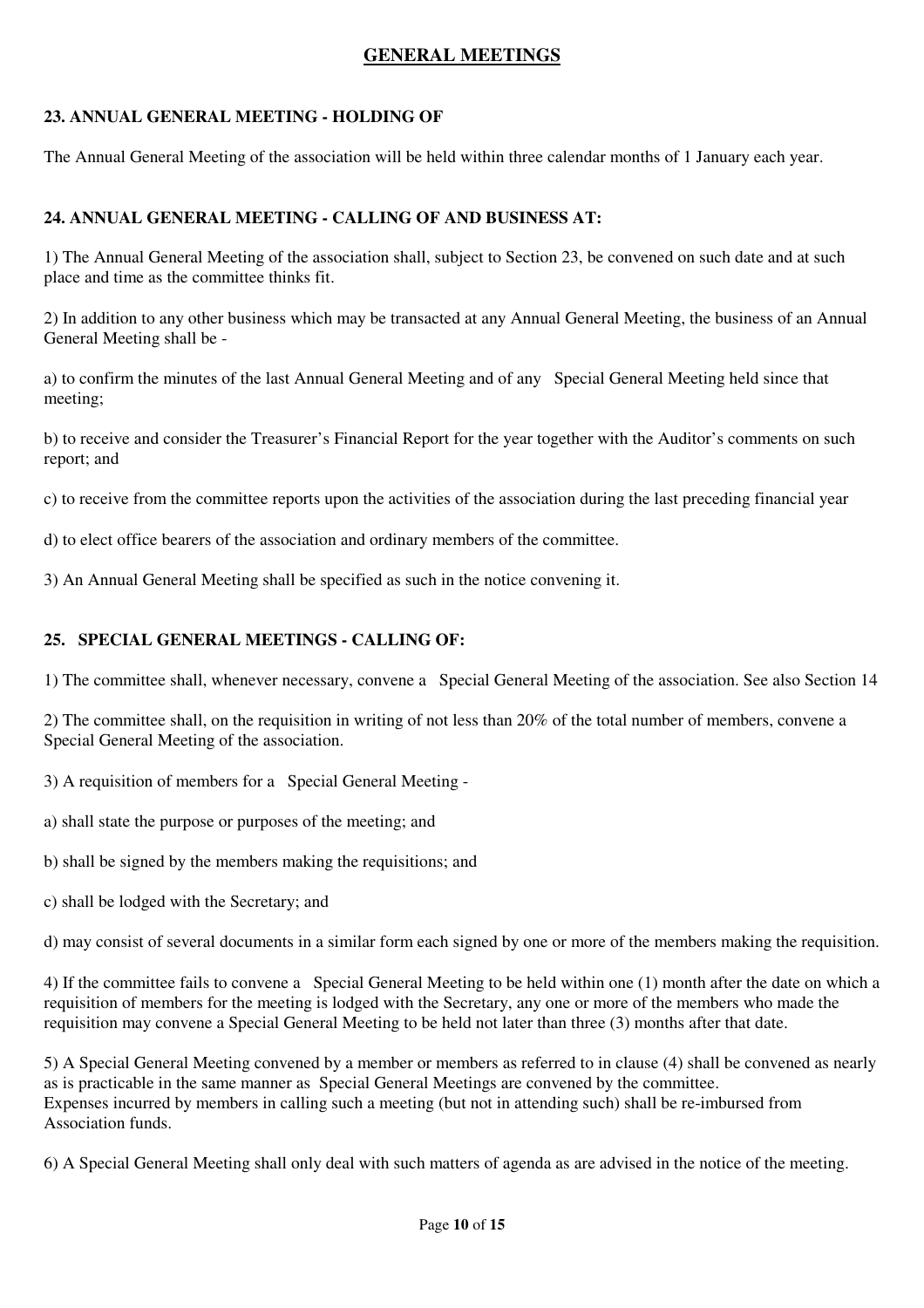# **26. ORDINARY GENERAL MEETINGS - CALLING OF:**

1) The committee may call Ordinary General Meetings of the association as it thinks fit.

2) Ordinary General Meetings are called whenever the committee considers there is business which it is appropriate that the ordinary membership consider or when it is considered that there is information that should be promulgated for the benefit of the members.

3) Agenda for an Ordinary General Meeting shall be included with the notification of the meeting, but this shall not preclude anyone from bringing up un-announced items of general business at such a meeting. The presiding officer of the meeting shall decide if such items are appropriate to be discussed at such a meeting

# **27. NOTICE**:

1) The Secretary shall, at least twenty-one (21) days before the date fixed for the holding of a General Meeting cause to be sent to each member, by written notice, notification specifying the place, date and time of the meeting and the nature of the business proposed to be transacted at the meeting.

2) A member desiring to bring any business before a General Meeting may give notice in writing of that business to the Secretary who shall include that business in the next notice calling a General Meeting given after receipt of the notice from the member.

#### **28. PROCEDURE**:

1) No item of business shall be transacted at a General Meeting unless a quorum of members entitled under this Constitution to vote is present during the time the meeting is considering that item.

2) Ten members or 30% (which ever number is the greater) of total financial membership, present in person (being members entitled under this Constitution to vote at a General Meeting) constitute a quorum for the transaction of the business of a General Meeting.

3) If within half an hour after the appointed time for the commencement of a General Meeting a quorum is not present, the meeting, if convened upon the requisition of members, shall be dissolved and in any other case shall stand adjourned to a time and place to be determined by the committee

#### **29. PRESIDING MEMBER**:

1) The President or, in the President's absence, the Secretary or Treasurer, shall preside as Chairperson at each General Meeting of the association.

2) The President may decline to chair a meeting at which he is present.

3) Should the President, Secretary and Treasurer all decline to preside, or should they not be present then the meeting shall appoint an ordinary or general member to preside over the meeting.

#### **30. ADJOURNMENT**:

1) The Chairperson of a General Meeting at which a quorum is present may, with the consent of the majority of members present at the meeting, adjourn the meeting from time to time and place to place, but no business shall be transacted at an adjourning meeting other than that which could have been transacted at the original meeting.

2) Where a General Meeting is adjourned for fourteen (14) days or more, the Secretary shall give written or oral notice of the adjourned meeting to each member of the association stating the place, date and time of the meeting and the nature of the business to be transacted at the meeting.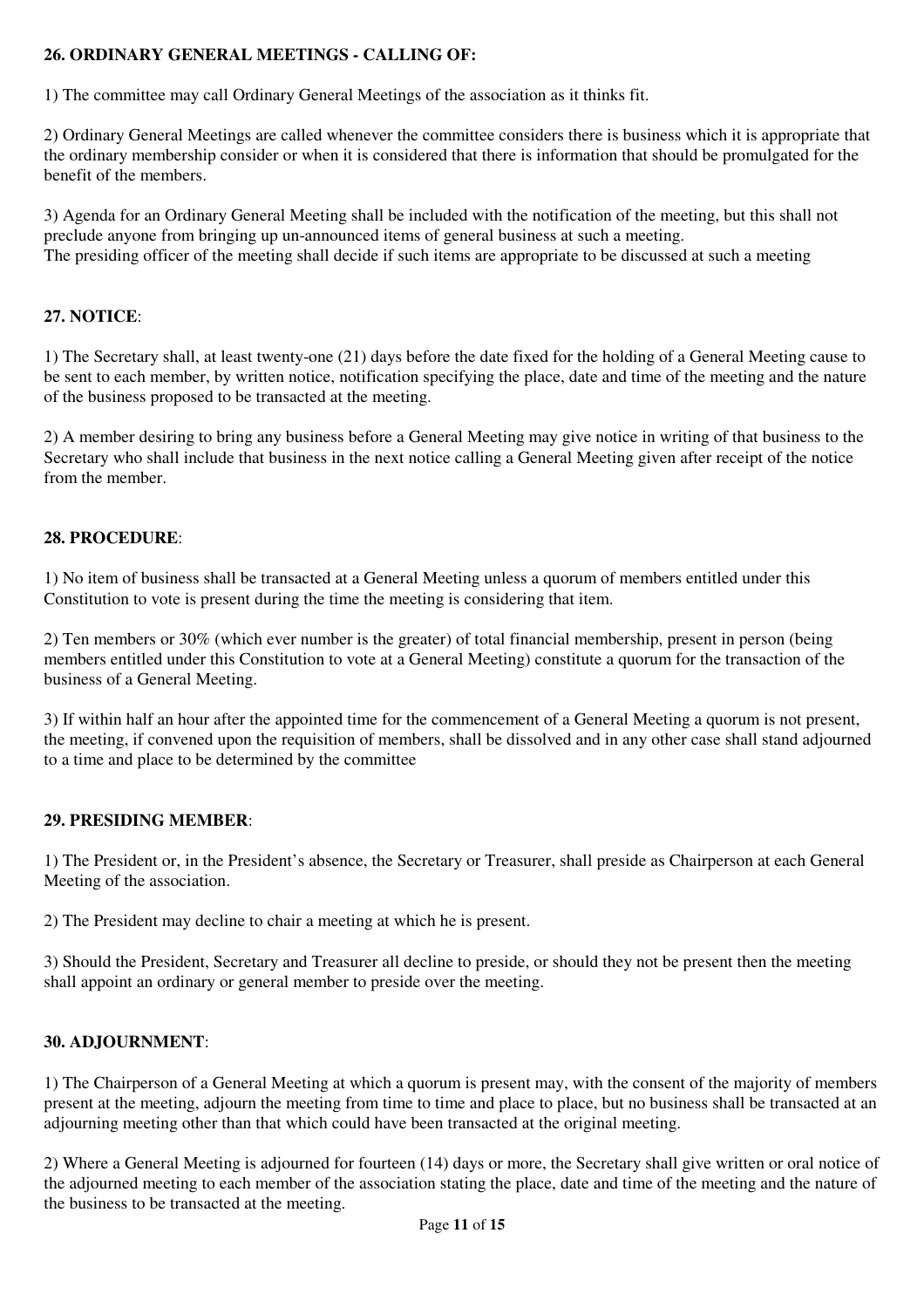3) Except as provided in clauses (1) and (2), notice of an adjournment of a General Meeting or of the business to be transacted at an adjourned meeting is not required to be given.

# **31. MAKING DECISIONS**:

1) A question arising at a General Meeting of the association shall be determined on a show of hands and, unless before or on the declaration of the show of hands a poll is demanded. A declaration by the Chairperson that a resolution has, on a show of hands, been carried, or carried unanimously, or carried by a particular majority, or lost, shall have an entry to that effect in the minute book of the association, and such entry shall be evidence of the fact without proof of the number or proportion of the votes recorded in favour of or against that resolution.

2) At a General Meeting of the association, a poll may be demanded by the Chairperson or by not less than three (3) members present in person.

3) Where a poll is demanded at a General Meeting, the poll shall be taken -

a) immediately, in the case of a poll which relates to the election of the Chairperson of the meeting or to the question of an adjournment; or

b) in any other case, in such manner and at such time before the close of the meeting as the Chairperson directs,

and the resolution of the poll on the matter shall be deemed to be the resolution of the meeting on that matter.

4) For any General Meeting at which elections are to take place the committee shall appoint a person of good standing and repute who is not a member of the association to act as returning officer and to preside over the election of officers.

5) For the purpose of electing members to serve on the committee, a secret ballot will be held at which the declaration of the returning officer shall lead to the appointment of each individual officer. Should a poll be demanded by not less than three (3) members present at the meeting, the returning officer will announce the number of votes for each candidate.

#### **32. SPECIAL RESOLUTION:**

A resolution of the association is a special resolution if -

a) in the appropriate notice of meeting the resolution is described as a Special Resolution, and

b) it is passed by a majority which comprises not less than 75% of such members of the association as, being entitled under this Constitution so to do, vote in person or by proxy at a Special General Meeting

#### **33. VOTING:**

1) Upon any question arising at a General Meeting of the association a member has one vote only, except as set out below.

2) All votes shall be given personally, or by proxy, but no member may hold more than three (3) proxies except in the case of proxies given to the Chairperson of the meeting.

3) In the case of an equality of votes on a question at a General Meeting, the Chairperson of the meeting is entitled to exercise a second or casting vote.

This casting vote is not available in any election.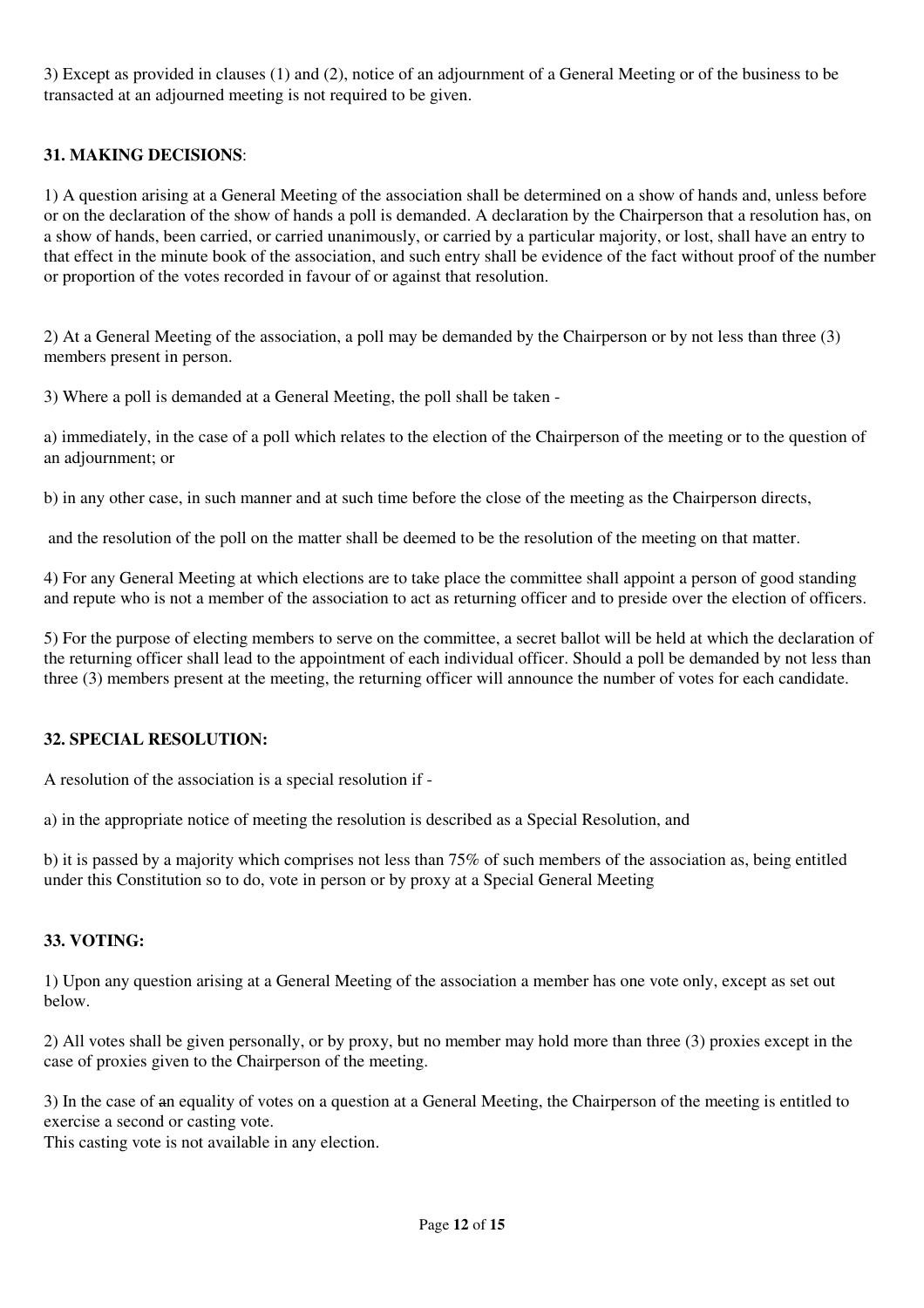4) A member of proxy is not entitled to vote at any General Meeting of the association unless all money due and payable by the member of proxy to the association has been paid, other than the amount of the annual subscription payable in respect of the then ensuing year.

5) The Chairperson of the meeting may exercise as many proxies as are held by him.

6) Postal ballots are not acceptable.

## **34. APPOINTMENT OF PROXIES**:

1) Each member shall be entitled to appoint another member as proxy by notice given to the Secretary no later than twenty four (24) hours before the time of the meeting in respect of which the proxy is appointed.

2) Where the vote is concerning a resolution the notice appointing the proxy shall be in the form set out in Appendix 2 to this Constitution.

3) Where the vote is for an election, the notice appointing the proxy shall be in the form set out in Appendix 2 to this Constitution, and the member appointing the proxy may

a) specify that the proxy is to be exercised at the discretion of the person to whom the proxy is directed; or

b) specify part of the direction of the proxy, leaving the unspecified part to the proxy holder; or

c) fully direct the proxy as to intent.

4) If the member appoints the Chairperson of the meeting as his proxy then the proxy must be fully directed as to intent.

#### **35. INSURANCE:**

In addition to any insurance required by Act or Law to be taken out by the Association, the association may effect and maintain other insurance.

#### **36. FUNDS - SOURCE:**

1) The funds of the association will be derived from entrance fees and annual subscriptions of members, donations and, subject to any resolution passed by the association in General Meeting, such other sources as the committee determines.

2) All money received by the association shall be deposited as soon as practicable and without deduction to the credit of the association's bank account.

3) The association shall, as soon as practicable after receiving any money, issue an appropriate receipt.

#### **37. FUNDS - MANAGEMENT:**

1) Subject to any resolution passed by the association in General Meeting, the funds of the association shall be used in pursuance of the objects of the association in such manner as the committee determines.

2) All cheques, drafts, bills of exchange, promissory notes and other negotiable instruments shall be signed by any two members of the committee, being members authorised to do so by the committee.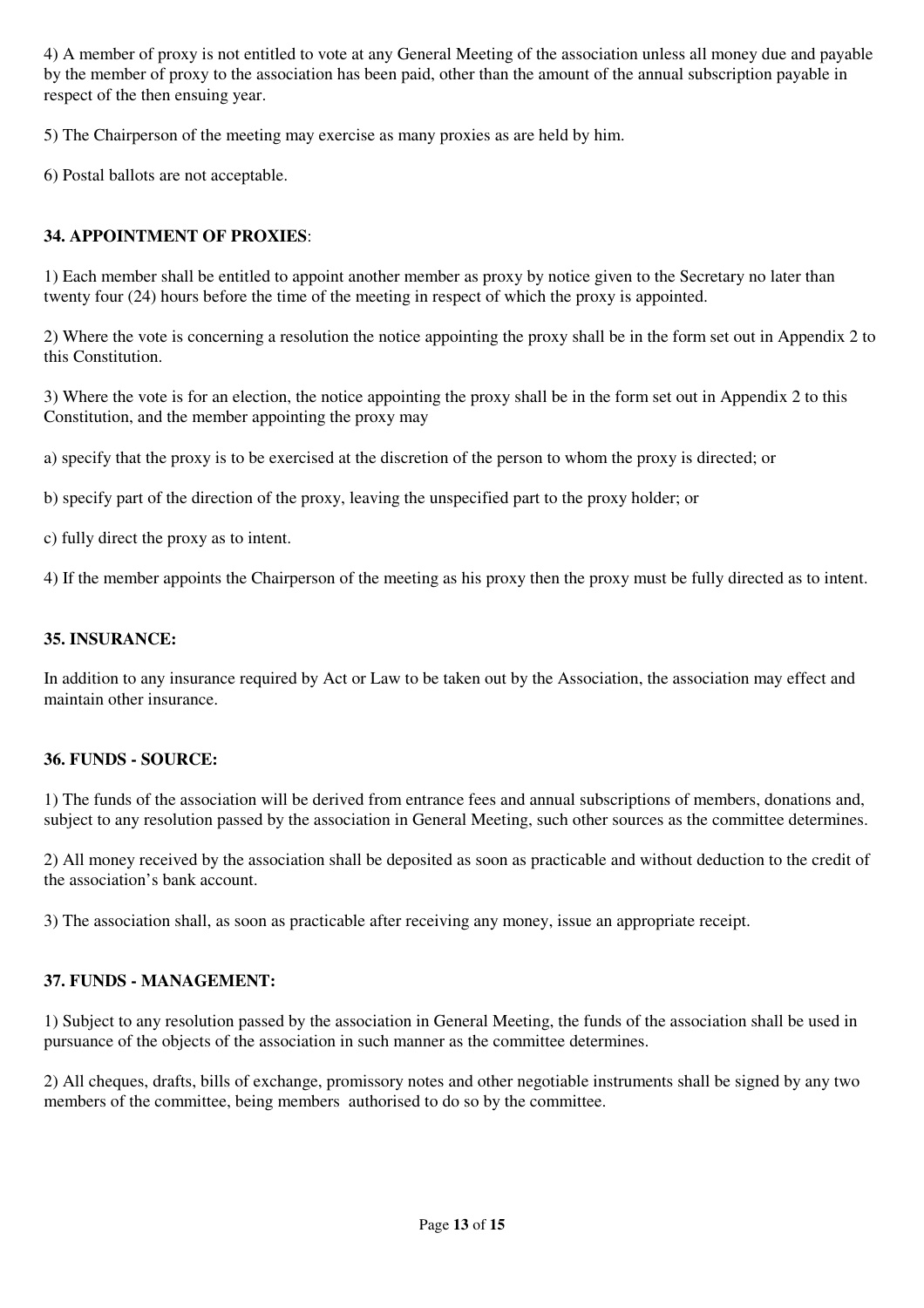## **38. ALTERATION OF THIS CONSTITUTION**:

This Constitution may be amended only by motion at an Annual General Meeting, or Special General Meeting called for this purpose.

At such meeting the motion to change this Constitution must be advised and voted as a Special Resolution.

#### **39. CUSTODY OF BOOKS, ETC**:

The Secretary shall keep under his control all records, books, and other documents relating to the association with the exception of financial records, which records shall be kept under the control of the Treasurer.

#### **40. INSPECTION OF BOOKS, ETC**:

The records, books and other documents of the association shall be open to inspection, free of charge, by a member of the association at any reasonable hour.

#### **41. FINANCIAL YEAR**

The financial year of the association shall be 1st January to 31st December.

#### **42. SERVICE OF NOTICES**:

1) For the purpose of this Constitution, a notice may be served by or on behalf of the association upon any member either personally or by written notice.

 2) Where a document is sent to a person by written notice, the document shall, unless the contrary is proved, be deemed for the purposes of this Constitution to have been served on the person at the time at which the letter would have been delivered in the ordinary course of post, or the email would have arrived in the ordinary timeframe of internet mail delivery, or the message would have been received within a reasonable time for telephone messages when sent by SMS.

#### **43. SURPLUS PROPERTY**:

In the event of the winding up or the cancellation of the incorporation of the association, the association shall pass a special resolution nominating a similar body to this association in which to vest its remaining assets.

#### **44. BY-LAWS:**

1) This association at no time shall endorse or recommend any candidate for political office.

2) A levy may be payable by members selected for an acting role in any production. Such levy would consist of a sum to be set by the committee as an acting levy plus the cost of the script. The acting levy will not exceed the cost of the script.

3) A script charge may also be made upon any member taking an active part in a production and needing a script, but who does not have stage role.

Such charge will be determined by the committee but will not exceed the actual cost of the script or its production.

4) The committee may waive any or all levies in respect of members who can demonstrate hardship; e.g. unemployment, still at school; or any other circumstances which shall be accepted by the committee as causing financial hardship.

> Page **14** of **15 END OF CONSTITUTION OF GLENBROOK PLAYERS INCORPORATED**